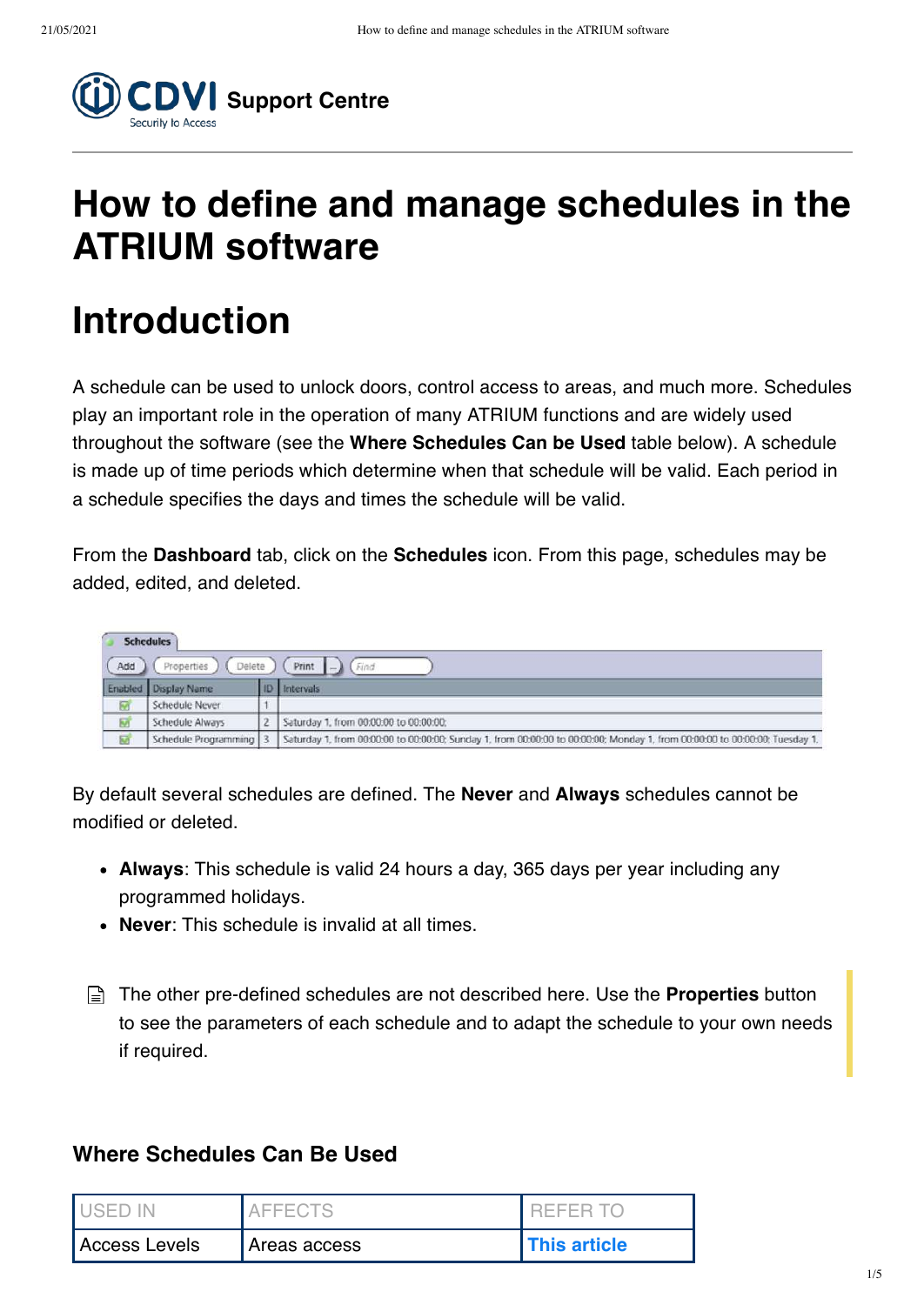21/05/2021 How to define and manage schedules in the ATRIUM software

| Door                    | Door Unlock Schedule       | <b>This article</b> |
|-------------------------|----------------------------|---------------------|
| l Door                  | <b>REX Unlock Schedule</b> | <b>This article</b> |
| <b>Macro</b>            | <b>Macro Schedule</b>      | <b>This article</b> |
| Elevator<br>Integration | <b>Floor Schedule</b>      | <b>This article</b> |

# **Adding a Schedule**

From the **Dashboard** tab, click on the **Schedules** icon and then on the **Add** button.

| <b>General Information</b><br>Display Name: | <b>Notes</b><br>Schedule<br>Holidays |                                                              |            |                                                  |             |           |             |
|---------------------------------------------|--------------------------------------|--------------------------------------------------------------|------------|--------------------------------------------------|-------------|-----------|-------------|
| ⋐<br>Enabled                                |                                      | 19 August 2018 - 19 August 2018   4   8   +<br>Week<br>Month |            |                                                  |             |           |             |
| $\overline{u}$<br>Start Date: 2018-08-19    | 19 Sunday                            | 20 Monday                                                    | 21 Tuesday | 22 Wednesday                                     | 23 Thursday | 24 Friday | 25 Saturday |
| $7 =$<br>Cycle Length (duyc):               | 0.00                                 |                                                              |            |                                                  |             |           |             |
|                                             |                                      |                                                              |            |                                                  |             |           |             |
|                                             | 300                                  |                                                              |            |                                                  |             |           |             |
|                                             |                                      |                                                              |            |                                                  |             |           |             |
|                                             | 6:00                                 |                                                              |            |                                                  |             |           |             |
|                                             |                                      |                                                              |            |                                                  |             |           |             |
|                                             | 9:00                                 |                                                              |            |                                                  |             |           |             |
|                                             |                                      |                                                              |            |                                                  |             |           |             |
|                                             | 12:00                                |                                                              |            |                                                  |             |           |             |
|                                             |                                      |                                                              |            |                                                  |             |           |             |
|                                             | 15:00                                |                                                              |            |                                                  |             |           |             |
|                                             |                                      |                                                              |            |                                                  |             |           |             |
|                                             | 18:00                                |                                                              |            |                                                  |             |           |             |
|                                             |                                      |                                                              |            |                                                  |             |           |             |
|                                             |                                      |                                                              |            |                                                  |             |           |             |
|                                             | 21:00                                |                                                              |            |                                                  |             |           |             |
|                                             |                                      |                                                              |            |                                                  |             |           |             |
|                                             |                                      |                                                              |            | Double-click calendar grid to add a time period. |             |           |             |
|                                             |                                      |                                                              |            |                                                  |             |           |             |
|                                             | Zoom                                 |                                                              |            |                                                  |             |           |             |
|                                             |                                      | Go to Start Date                                             |            |                                                  |             |           |             |

## **General Information**

- **Display Name**: Identifies the schedule throughout the ATRIUM software. We recommend using a name that is representative of the schedule.
- **Enabled**: When selected, activates the schedule.
- **Start Date**: Enter an initiating date for this schedule (**yyyy:mm:dd**) or select a date using the **calendar icon** next to the **Start Date** field. The schedule starts at the date specified.
- **Cycle Length** (days): The schedule is repeated after the number of days specified. The **Schedule** tab displays up to 7 days at once. If the schedule is based on more than 7 days, use the right/left scrolling arrows located at the top right of the window to access the other days.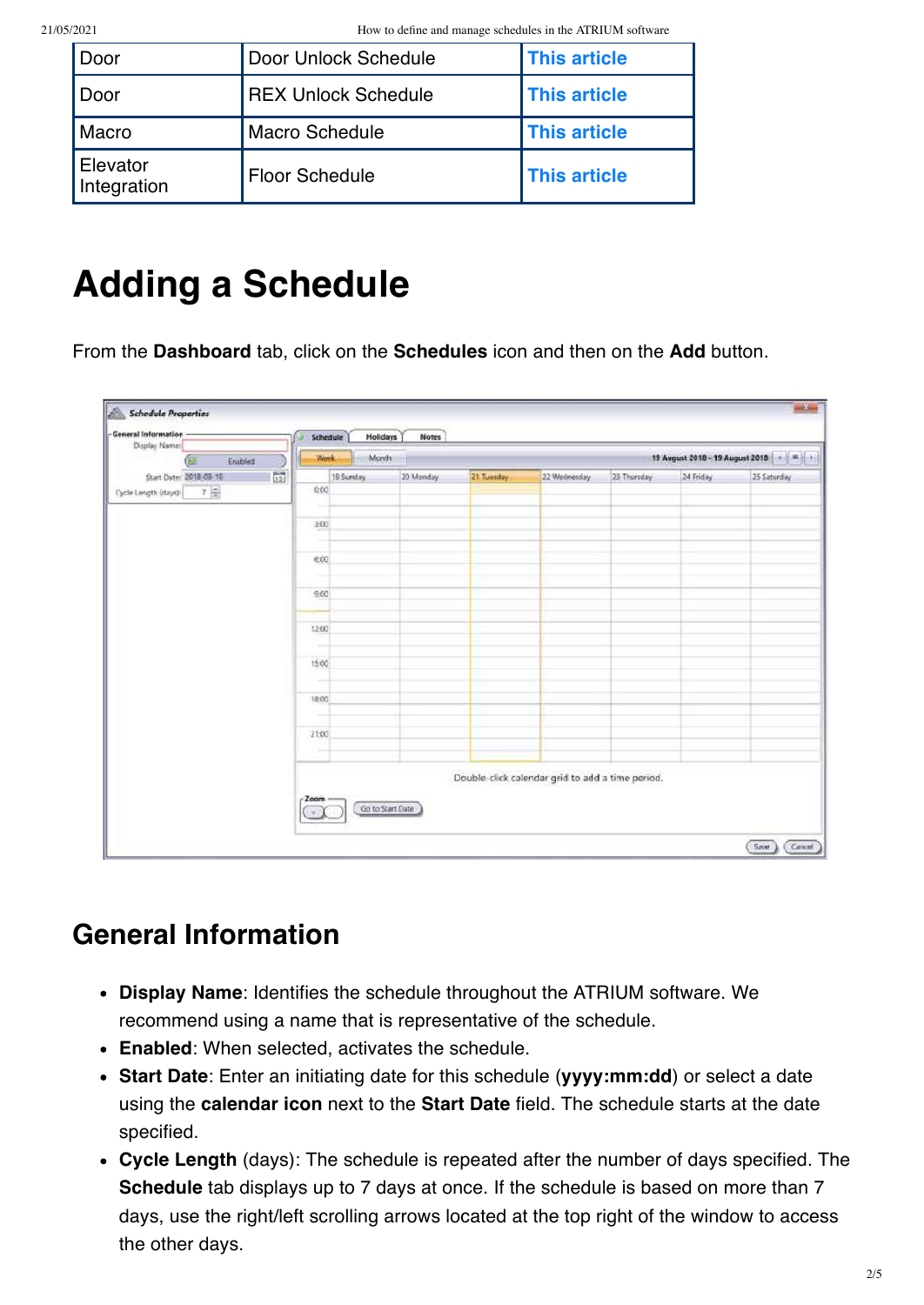## **Schedule Tab**

|       | 19 Sunday | 20 Monday | 21 Tuesday | 22 Wednesday                                     | 23 Thursday | 24 Friday | 25 Saturday |
|-------|-----------|-----------|------------|--------------------------------------------------|-------------|-----------|-------------|
|       |           |           |            |                                                  |             |           |             |
| 0:00  |           |           |            |                                                  |             |           |             |
|       |           |           |            |                                                  |             |           |             |
| 3:00  |           |           |            |                                                  |             |           |             |
|       |           |           |            |                                                  |             |           |             |
|       |           |           |            |                                                  |             |           |             |
| 6:00  |           |           |            |                                                  |             |           |             |
|       |           |           |            |                                                  |             |           |             |
|       |           |           |            |                                                  |             |           |             |
| 9:00  |           |           |            |                                                  |             |           |             |
|       |           |           |            |                                                  |             |           |             |
|       |           |           |            |                                                  |             |           |             |
| 12:00 |           |           |            |                                                  |             |           |             |
|       |           |           |            |                                                  |             |           |             |
|       |           |           |            |                                                  |             |           |             |
| 15:00 |           |           |            |                                                  |             |           |             |
|       |           |           |            |                                                  |             |           |             |
| 18:00 |           |           |            |                                                  |             |           |             |
|       |           |           |            |                                                  |             |           |             |
|       |           |           |            |                                                  |             |           |             |
| 21:00 |           |           |            |                                                  |             |           |             |
|       |           |           |            |                                                  |             |           |             |
|       |           |           |            |                                                  |             |           |             |
|       |           |           |            |                                                  |             |           |             |
|       |           |           |            | Double-click calendar grid to add a time period. |             |           |             |
|       |           |           |            |                                                  |             |           |             |

The **Schedule** tab allows you to set the time period(s) per day.

- **Week button**: Displays a week-based view.
- **Month button**: Displays a month-based view.
- **Zoom + and - buttons**: Increase and decrease the calendar grid granularity. The granularity goes from **5 minute** to **1 hour** increments. The **Zoom** buttons are only available in the **Week** view.
- **Go to Start Date**: Brings the display to the start of the schedule.

#### **To add a time period:**

- 1. Double-click the corresponding day in the calendar grid to add a new time period.
- 2. Extend the created period to the desired starting and ending times.
- 3. Proceed with steps 1 and 2 to add additional time periods the same day or to other days.

#### **To delete a time period**:

1. Click on the desired time period and click the **cross** to delete it.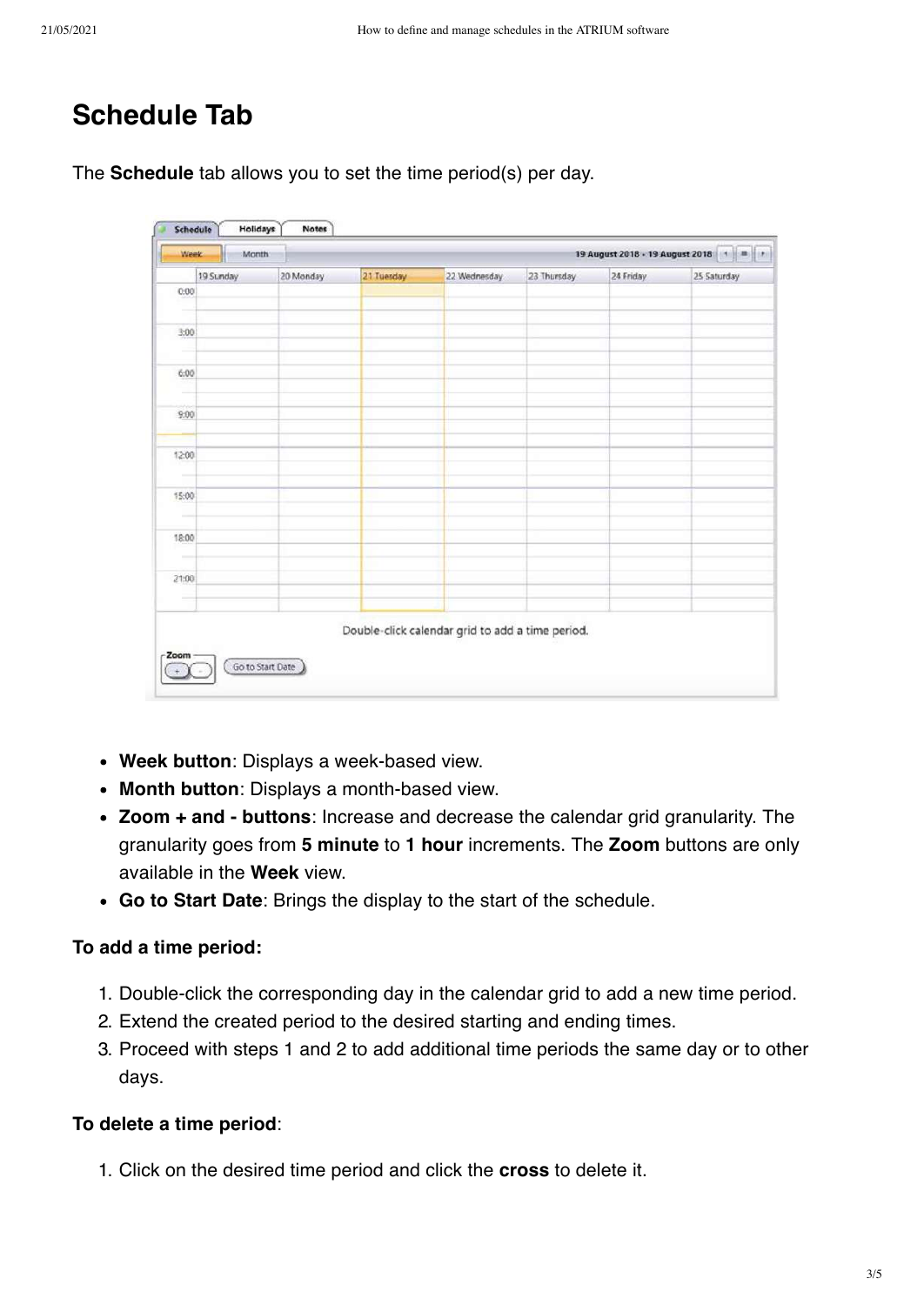## **Holidays Tab**

Allows you to include or exclude holidays to/from the schedule. A schedule with an included holiday will remain valid. A schedule with an excluded holiday will become invalid for the duration of the holiday.

Holidays must be defined first. Refer to **this [article](https://support.cdvi.co.uk/portal/en/kb/articles/how-to-define)** for more instructions on how to define a holiday.

| $-2$                                                                                    |
|-----------------------------------------------------------------------------------------|
|                                                                                         |
| Schedule  <br><b>Notes</b><br><b>Holidays</b>                                           |
| - Included Holidays (add to schedule)<br>Add<br><b>Properties</b><br>Assign<br>Unaccign |
|                                                                                         |
| Enabled Display Name 1D Date Start Time Duration Synchronization State                  |
|                                                                                         |
|                                                                                         |
|                                                                                         |
|                                                                                         |
|                                                                                         |
|                                                                                         |
|                                                                                         |
|                                                                                         |
| 1000                                                                                    |
| Excluded Holidays (remove from schedule)                                                |
| Assign<br>tinassign<br>Add<br><b>Properties</b>                                         |
| Enabled   Display Name   ID   Date   Start Time   Duration   Synchronization State      |
|                                                                                         |
|                                                                                         |
|                                                                                         |
|                                                                                         |
|                                                                                         |
|                                                                                         |
|                                                                                         |
|                                                                                         |
|                                                                                         |
| 1000                                                                                    |

### **Included Holidays and Excluded Holidays**

An included holiday adds the holiday period to the regular schedule while an excluded holiday removes the holiday period from the regular schedule.

- **Assign**: Select the holidays that should be included/excluded in/from the current schedule and click on **Assign**.
- **Unassign**: Select the holiday that should be removed from the list of included/excluded and click on **Unassign**.
- $\Box$  The choice of including and excluding a specific holiday must be exclusive (not both).
	- **Add**: Allows you to define and add a new holiday. Click on the **Add** button to add a new holiday. Refer to **this [article](https://support.cdvi.co.uk/portal/en/kb/articles/how-to-define)** for more information.